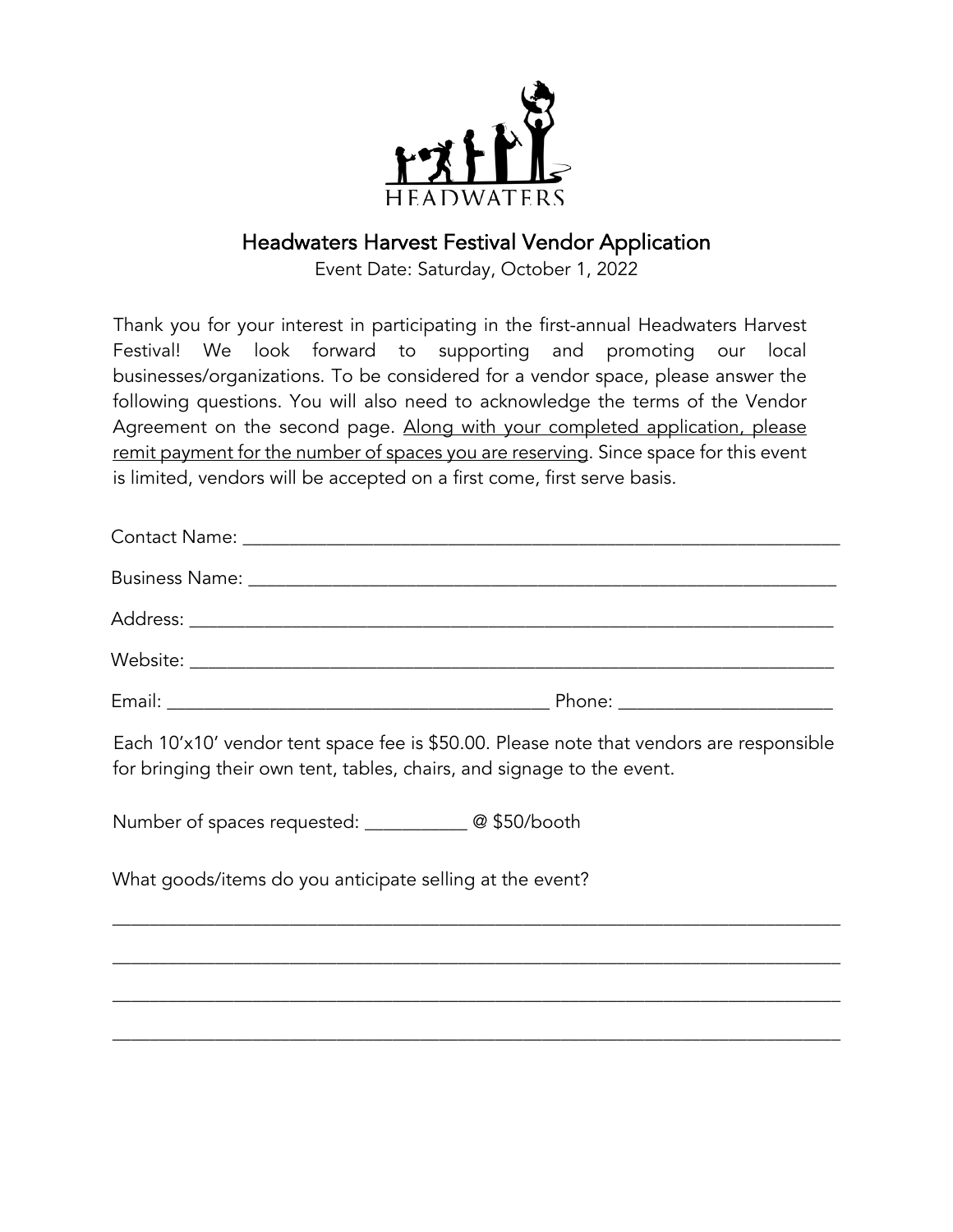

## Headwaters Harvest Festival Vendor Agreement

Headwaters Harvest Festival will take place at Eldon Farms, 4432 Sperryville Pike, Woodville, VA 22749 from 10 a.m. – 5 p.m. on Saturday, October 1, 2022.

By signing this agreement, all Vendors agree to abide by the following terms and conditions:

- 1. Vendors will pay a total of \$50 per 10'x10' space. No tables, tents, chairs, signage, etc. will be provided. Vendors are responsible for any shade covering, power source, or water supply needed for selling their products.
- 2. Vendors will set up their booths between the hours of 7 a.m. and 9:30 a.m. on Saturday, October 1, 2022. Headwaters reserves the right to deny a vendor entry if they arrive after the festival has opened at 10 a.m., even if payment has been remitted.
- 3. Vendors will take down their booths immediately following the end of the event on Saturday, October 1, 2022. Vendors' spaces must be cleared, and their merchandise off the premises, no later than 8 p.m. that evening.
- 4. Vendors will be present in their designated spaces and remain set up for the duration of the Festival, unless an alternative written agreement is agreed upon with Headwaters' Executive Director, Brittany Dwyer.
- 5. The event will be held rain or shine on October 1, 2022. No refunds will be issued under any circumstances unless the event is cancelled by the Headwaters Foundation.
- 6. The Board of Directors of the Headwaters Foundation reserves the right to terminate this agreement if its members feel that a Vendor's merchandise is not appropriate for the event. Additionally, the Board of Directors reserves the right to remove any item or merchandise considered inappropriate for the event.
- 7. Vendors shall not hold the Headwaters Foundation, nor any of its employees, volunteers, or agents, responsible for any loss, theft, injury or acts of nature that may occur during the Festival.

## I hereby understand and agree to the terms and conditions for Vendors at Headwaters Fall Festival listed above.

\_\_\_\_\_\_\_\_\_\_\_\_\_\_\_\_\_\_\_\_\_\_\_\_\_\_\_\_\_\_\_\_\_\_\_\_\_\_\_\_\_\_\_\_\_\_\_\_\_\_\_

\_\_\_\_\_\_\_\_\_\_\_\_\_\_\_\_\_\_\_\_\_\_\_\_\_\_\_\_\_\_\_\_\_\_\_\_\_\_\_\_\_\_\_\_\_\_\_\_\_\_\_ \_\_\_\_\_\_\_\_\_\_\_\_\_\_\_\_\_

Signature Date Date Date Date Date Date

Printed name